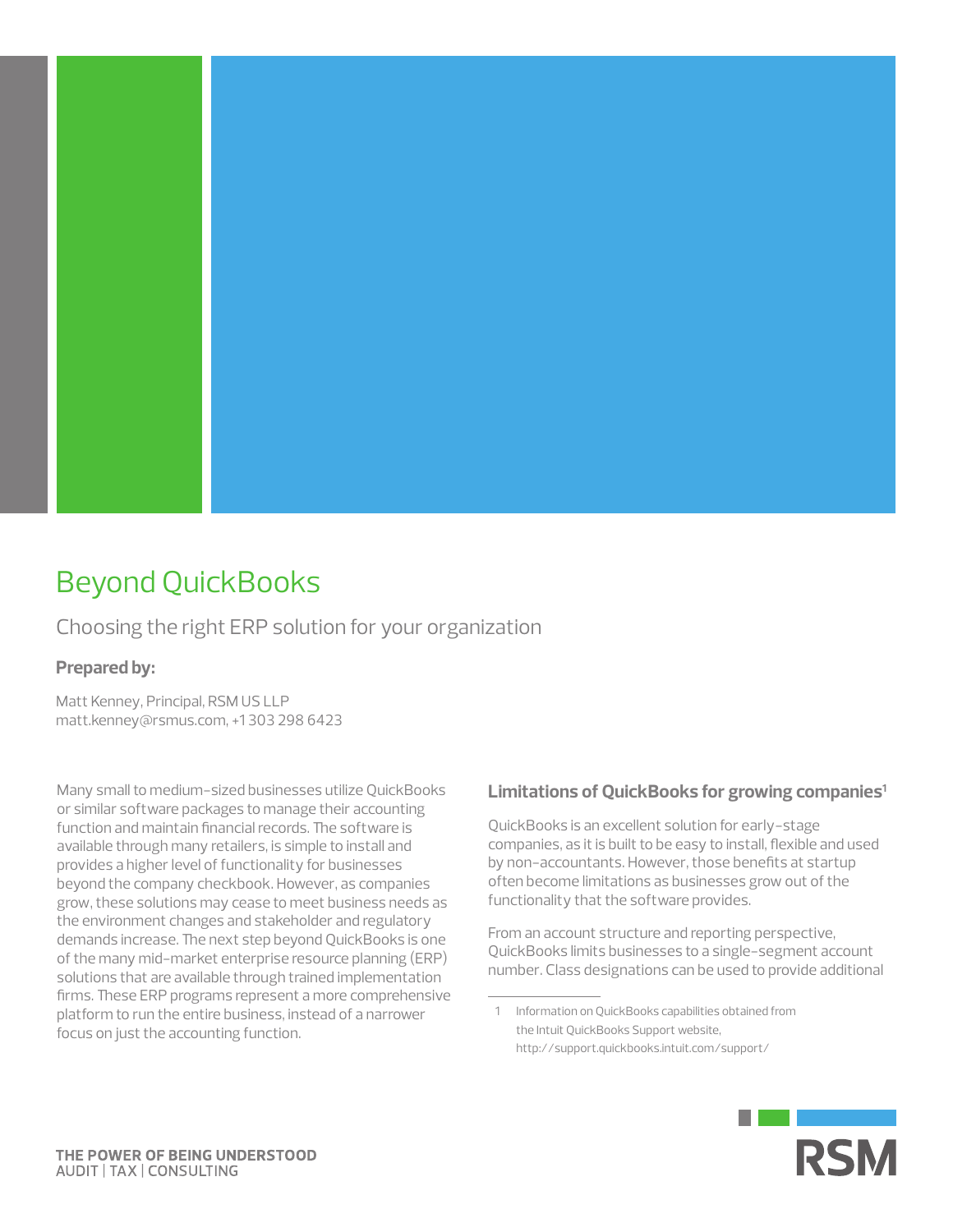filtering and reporting options, equivalent to two-segment chart of accounts in a mid-market ERP system. This is not sufficient in a situation where multiple dimensions of the company must be separately displayed, such as locations, product lines, departments or cost centers. Companies with these needs require a solution with greater depth.

The QuickBooks audit trail function was created with simplicity in mind, but the measures put in place can affect the integrity of the financial information. The software was designed to make it easy to correct mistakes, but this also results in making it easy to modify or remove valid transactions, either accidentally or through fraudulent behavior. Implementing passwords is an option in QuickBooks, but as a company grows and the volume and complexity of transactions increases, a higher level of security is required.

The breadth of the functionality for QuickBooks is a chief concern for growing companies and one that often results in the evaluation of more robust ERP options. The software is built with the accounting function in mind, rather than operations as a whole, limiting its capabilities for a multifaceted company. For example, metrics such as inventory lot and serial numbering are not enforced. The software is also not capable of some complex revenue recognition calculations, and these often need to be done outside the system.

Scalability becomes an issue with QuickBooks, as companies simply outgrow the software as more employees need access to the system. QuickBooks allows for five concurrent users in the Premier version and 30 in the Enterprise version. Companies are limited to 14,500 total master records combining employees, customers, vendors, units of measure and other categories in retail versions of QuickBooks. This simply may not be sufficient for a business that is growing or projects growth in the future. In these cases, businesses need to turn their attention to a system such as ERP that allows for more access and capacity.

As businesses grow and begin to increase the number of transactions, the performance of QuickBooks often suffers. The speed of the system begins to degrade with a higher number of requests for inquiries or reports, or simply when multiple people are accessing the system at any given time. The software is not designed for a high number of employees to be accessing it simultaneously and processing transactions concurrently. ERP systems are built to handle more traffic and deliver a consistent level of performance regardless of the level of activity.

## **When should a company consider upgrading to a mid-market ERP system?**

There are several situations that emerge that lead companies to consider an upgrade over their existing QuickBooks software. When a company starts to outgrow the software, system performance begins to suffer and becomes unstable, and the speed of login, processing and reporting declines. The volume of activity may lead to businesses maintaining multiple QuickBooks files, storing key data in Excel or Access or re-entering information in multiple systems.

Reporting issues often arise that force businesses to find a new solution. Once companies outgrow QuickBooks, they find themselves manually consolidating information or manipulating data outside the systems. These are dangerous activities that could potentially result in costly entry errors and the inability to meet requests for information.

Changes in business environment could dictate a migration to a more comprehensive solution. New stakeholders may request more intricate financial data, and often an increased regulatory environment will require further controls to be implemented. Introducing additional lines of business will also demand the integration of new information into the system, creating increased volume.

## **The ERP selection process**

Once a company decides that a mid-market ERP system is the next logical step for their business, how do they make the proper selection? There are a host of products from many well-respected vendors such as Microsoft, Intacct and NetSuite, and the options can be overwhelming. One size does not fit all, and the deployment method, features and functionality are the most common considerations that determine which solution would be optimal for a company's unique situation.

A software selection consultant may be engaged to assist in evaluating options and planning ERP strategy. The selected provider will initiate a requirements gathering process followed by a fit analysis to determine the optimal solution for the company. Common questions to be answered during this process include what is the company tired of doing, what is working and isn't working and what needs to be integrated into the system. This will take the needs, wants and processes into consideration and a solution will be recommended based on those factors.

An organization must first define the business requirements and expectations for an ERP system. Companies should undergo a gap analysis to determine the performance level of their current system and how to reach the production level that is required moving forward. It is also beneficial to detail the features and functionality required from an ERP system prior to evaluations to eliminate insufficient options.

Any new system must be compatible with the IT infrastructure of the business. It is imperative for a company to work with their IT department to understand system capabilities as well as any limitations. The deployment method is also an important factor to consider, whether housing a solution locally or in the cloud. An in-house system would require dedicated servers, but some businesses may not have the internal resources to maintain them. When deploying a system in the cloud, a server is not needed, and an Internet connection is all that is required. The cloud is a very secure ERP hosting method, but if the Internet connection goes down, so does the system.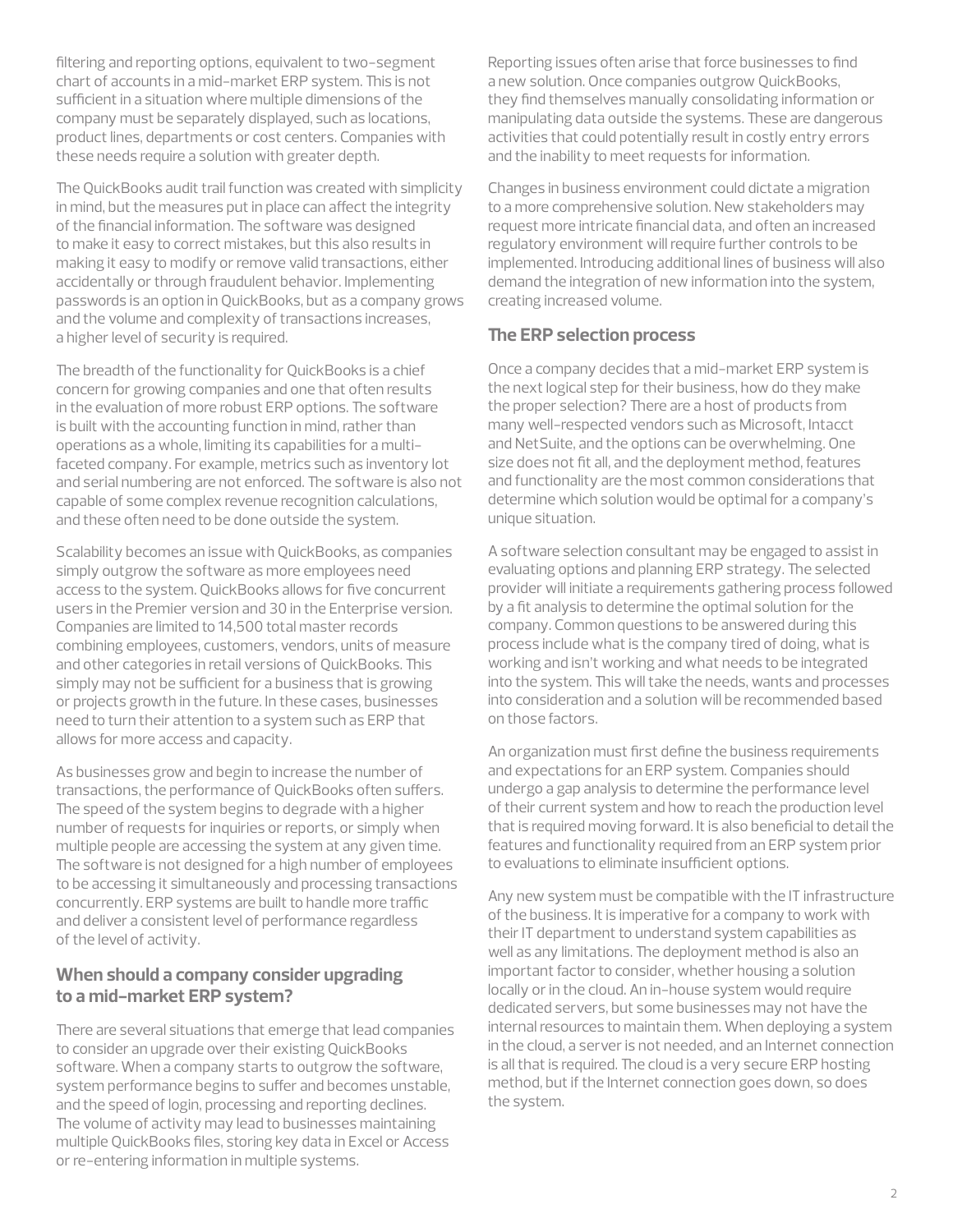There are tradeoffs with both solutions. If a company chooses to host their system locally, at least one person is needed internally to maintain the server(s). If the cloud is chosen, it may be wise to invest in a higher level of Internet redundancy to protect against outages.

Once the requirements, expectations and technical guidelines have been established, a company can focus on selecting a vendor and product. Since the company will rely on the vendor for ongoing support, comfort level is a significant consideration. Following the selection of a vendor, their products should be evaluated to determine what would fit the needs of the company, or could be modified to do so.

Each unique system provides features that may address a company's individual needs, potentially getting close to their requirements upon implementation and before any customization. With the variety of options available in the marketplace, there likely is a solution that closely fits a company's needs out of the box, resulting in time and financial savings.

When evaluating available solutions, companies also must consider the capabilities of their accounting staff. Many companies that run QuickBooks do not have an accounting background; it is beneficial to have that knowledge, but the system can perform without it. However, when running an ERP system, someone needs to have knowledge of general accounting principles when configuring and supervising the system. From that point forward, employees typically know their job and can perform transactions without having to truly understand the concepts.

If a company's employees do not possess an accounting background, the selected implementation partner will typically build that education process into the budget. As long as the companies partner with a provider with a proven methodology and extensive experience in the discovery and planning process, there should not be any surprises.

## **Implementation**

Companies sometimes attempt to implement an ERP solution on their own, and that frequently results in several difficulties. Because the implementation does not take place very often, it is problematic to estimate timing and cutover dates and, therefore, satisfy expectations. It is beneficial to choose an experienced implementation partner with a proven methodology to help ensure efficiency, protect against costly errors and deploy the new system on schedule.

#### Initiate

The initial step of the implementation process is to establish a clear vision of the bjectives of the project. The project protocols, team responsibilities and timeline should be effectively communicated up front so that there is no confusion later in the process. During this stage, information sources should also be identified to prepare for the following analysis and design sessions.

#### Analysis and design

In this phase, several key components of the project's scope are understood, such as the data and process flows, detailed business requirements, required data migration and integration with existing business systems. A determination will also be made related to how the system will best support the business needs previously identified and provide additional value based on best practices. Finally, documentation will be prepared to communicate system requirements, using the blueprint for the configuration and deployment of the new system.

#### Build and validate

During this step, the application modifications and product extensions are configured and tested. Data migration is then tested from the legacy system. System manager/pilot team training and user acceptance testing is also conducted, followed by the readiness sign-off for go-live and the plan development for end-user training and cutover.

#### **Deploy**

When the conclusion of the process nears, end-users are trained on the ERP system functionality and business processes. Once that is completed, the final data migration is completed, followed by the cutover to the new system. Go-live support is provided by the vendor and implementation partner.

#### **Operate**

Moving forward, ongoing support is provided as needed for an agreed-upon period of time. A project-close meeting is then conducted, with a subsequent transition to the support team.

## **Conclusion**

The shift from QuickBooks to a more comprehensive ERP system is a significant effort to undertake, but it is a necessary process for growing businesses. Continuing to utilize a software package that does not fit the needs of the company could have several adverse effects, such as constraining growth, the failure of systems, fraud and inaccurate, insufficient business data. The process should be planned and evaluated carefully by company executives and an experienced implementation partner to help ensure that the ERP system selected and implemented can handle current and future expectations and encourage growth within the organization.